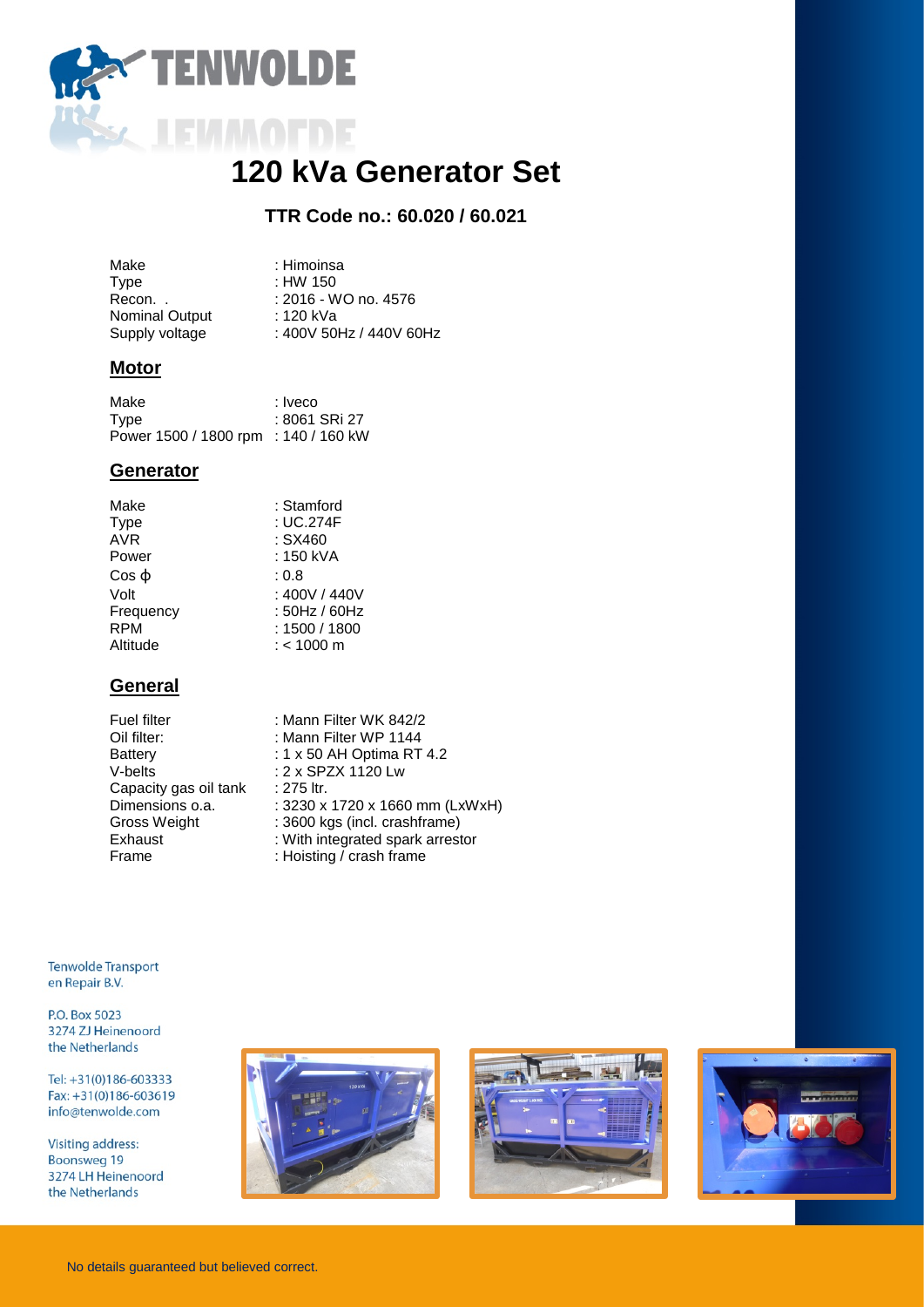

## **Electrical connections**

| Without RCD                     |  |  |  |                  |  |  |
|---------------------------------|--|--|--|------------------|--|--|
| 1 x direct to bush bar          |  |  |  |                  |  |  |
| 1 x CEE- Form 125 A 400V 3P+A+N |  |  |  |                  |  |  |
| 1 x CEE- Form 63 A 400V 3P+A+N  |  |  |  |                  |  |  |
| 1 x CEE-Form                    |  |  |  | 32 A 400V 3P+A+N |  |  |
| 1 x CEE-Form                    |  |  |  | 32 A 400V 3P+A   |  |  |

With RCD (residual current device)  $1 x$  CEE-Form 16A 3P+N+A 2 x 16A 230VAC

**Tenwolde Transport** en Repair B.V.

P.O. Box 5023 3274 ZJ Heinenoord the Netherlands

Tel: +31(0)186-603333 Fax:  $+31(0)186-603619$ info@tenwolde.com

**Visiting address: Boonsweg 19** 3274 LH Heinenoord the Netherlands